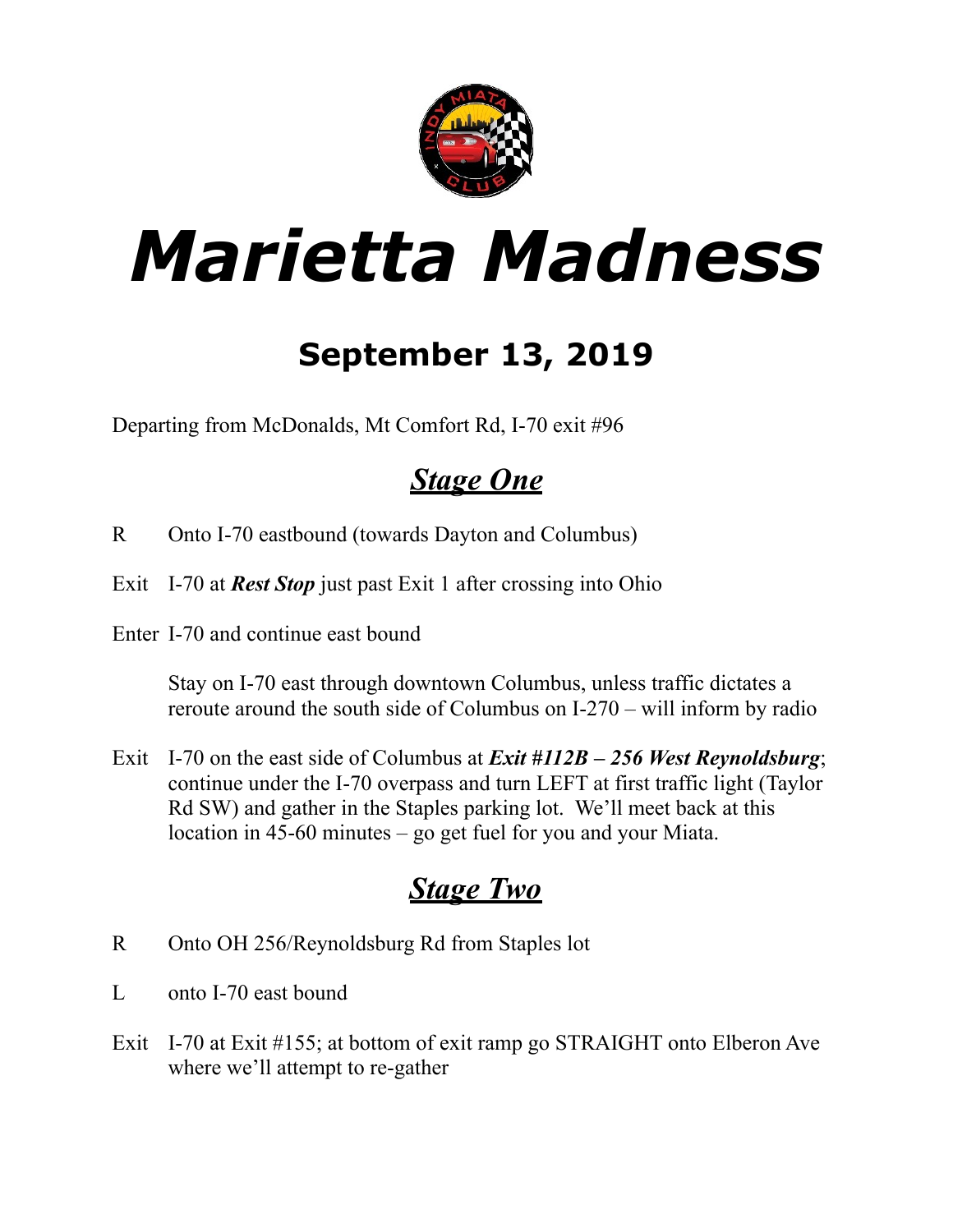- R Onto Underwood St/OH60 south
- L Onto Marietta St / OH 146
- R Onto Sharon Ave / OH 146 stay on 146 to town of Chandlersville
- R OH 284, will eventually merge with OH-83
- R Onto OH 78
- R Into "*Miner's Memorial Park*"

#### *Stage Three*

R Onto OH 78 – stay on 78 through the town of McConnelsville (right on E Main, veer right onto W Riverside Dr to stay on 78, left on 7<sup>th</sup> St and over bridge)

- R Onto OH 37
- L Onto OH 555 (oh boy!)
- L on OH 78 / 555, then an immediate...
- R back onto OH 555 (oh boy, oh boy!!)
- R on OH 377 / 555 in town of Chesterhill
- L back onto OH 555 ( )
- L onto OH 676
- L **CAREFULLY** onto OH 7 follow OH 7 over Muskingum River into downtown Marietta
- R on 3rd St / OH 7 and continue thru downtown Marietta
- L on Greene St / OH 7

Most hotels will be just ahead off OH 7 – *Greene St becomes Pike St ahead*.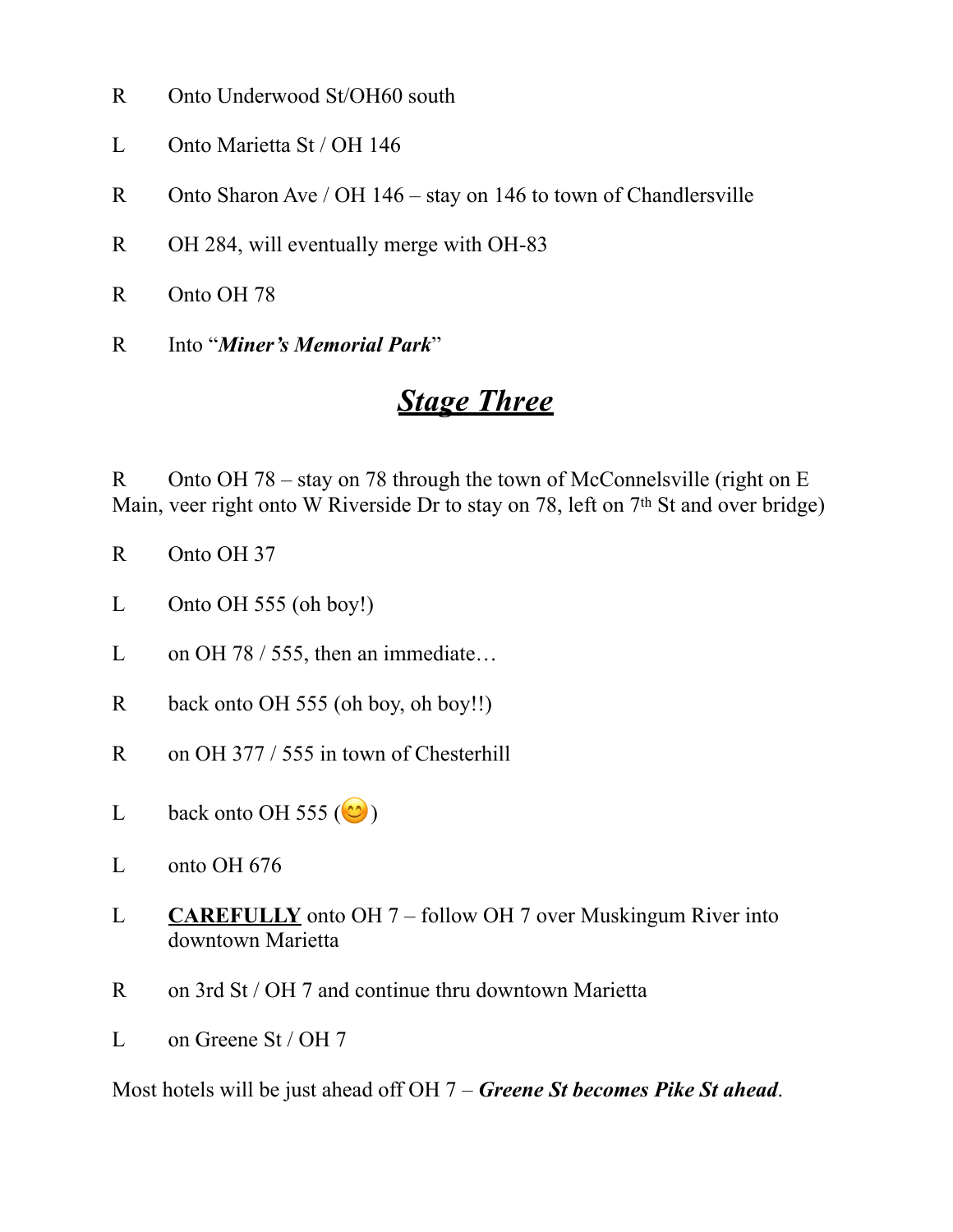

# *Marietta Madness X*

## **Sept 14, 2019**

Tour begins from the Fairfield Inn & Suites, Marietta Ohio. Please be sure that your fuel is topped off and that you've used the restroom prior to departure! Other than campgrounds, the first available stop with facilities will be in Woodsfield.

Drive within your abilities, **STAY IN YOUR LANE** and obey the Laws of Physics these are challenging roads and have been known to be quite unforgiving. Please respect all other road users.

#### *Stage One*

- L Onto County House Rd
- R At T onto SR 26

\*\**SHORT 15 min. photo stop at Rinard Mill Bridge*\*\*

- L at T onto SR 800/SR 26 *and continue through the town of Woodsfield.*
- S STRAIGHT at traffic light  $\omega$  Town Square (intersection w/ SR 78)
- L onto SR 800 at traffic light
- R onto SR 145 in town of Malaga
- R onto SR 26
- L at STOP onto Main St to stay on SR 26